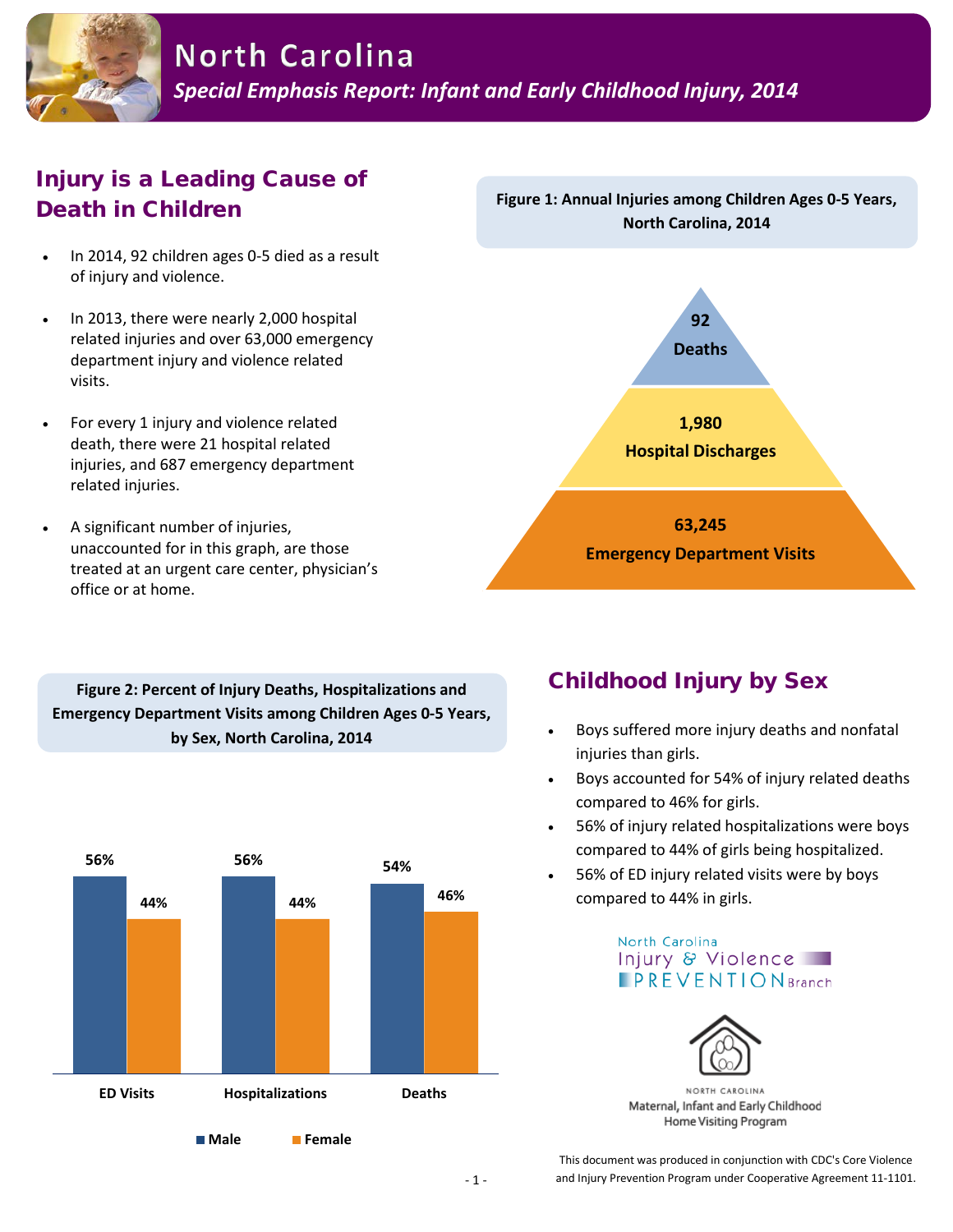

# Injury Deaths in Infants

- The leading cause of death among infants less than 1 year was unintentional suffocation (52%).
- Motor vehicle deaths accounted for 19% of injury deaths for this age group.
- This was followed by homicide (11%), drowning (7%), and all other unintentional causes (fall, poisoning and other) (11%). There were no undetermined/other intent injury deaths for this age group.



**Figure 3: Injury Deaths among Infants Less than 1 Year, North Carolina, 2014**

**Suffocation-Other**



# Injury Deaths in Young Children

- The leading cause of injury deaths among children ages 1-5 years was motor vehicle related (26%).
- Suffocations (21%) and drownings (19%) were the next leading cause of injury deaths for this age group.
- Homicide (14%) and fire/burns (5%) accounted for next leading causes of death.
- All other unintentional causes (fall, poisoning and other) accounted for 15% of injury deaths for this age group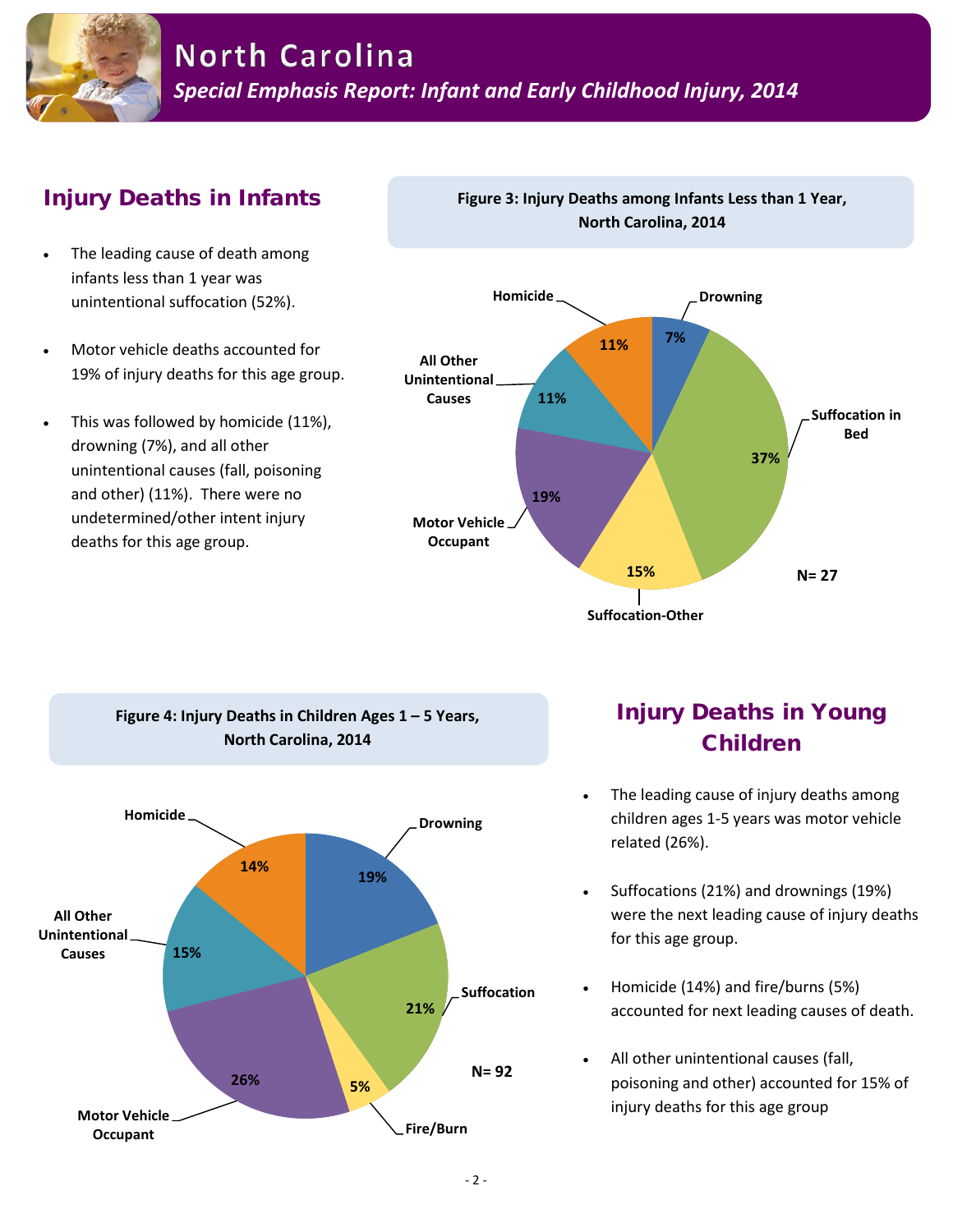

#### Injury-Related Hospitalizations





- Unintentional falls (16%) were the leading cause of the 1,980 injury related hospitalizations among children ages 0 to 5, followed by fire/burns (14%), and unintentional poisonings (10%).
- Falls from furniture (32%) and from one level to another (17%) were the leading types of unintentional falls.
- Assault and abuse accounted for seven percent of injuries in this age group, and transportation-related causes accounted for eight percent.
- All other unintentional injuries accounted for 29% of the injuries to this age group.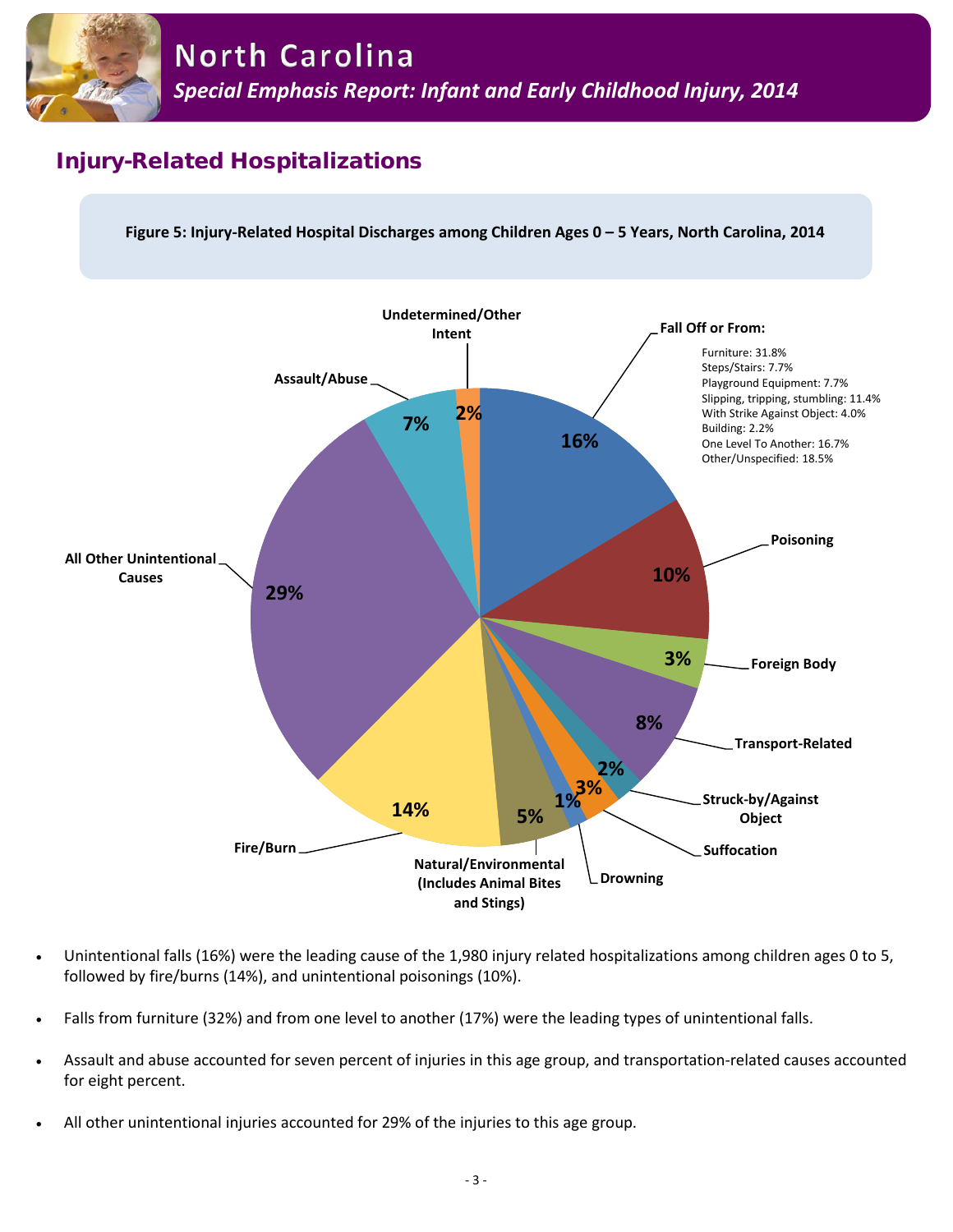

# Injury-Related Emergency Department Visits



- Unintentional falls (33%) were the leading cause of the 63,248 injury related emergency department visits among children ages 0 to 5, followed by unintentionally struck (11%), natural/environmental (10%) and transportation-related (8%).
- Fall from furniture (20%) and falling against an object (18%) were the leading types of unintentional falls.
- Less than 1 percent of injuries were due to assault or undetermined/other intent.
- Twenty-three percent were other unintentional injuries.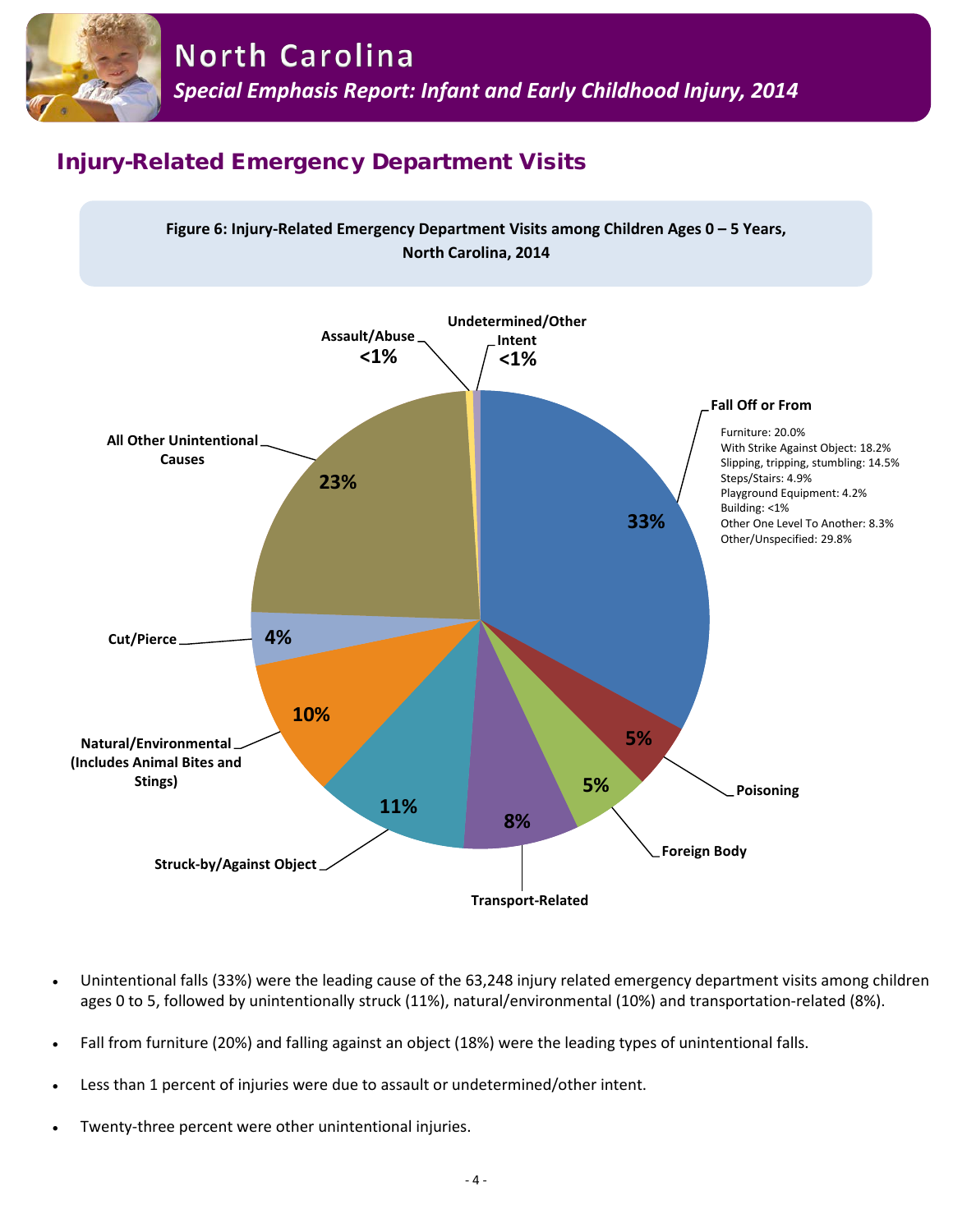

#### **Table 1: Injury-Related Hospital Discharges and Emergency Department (ED) Visits among Children Ages 0 -5 Years, by Age Group, North Carolina, 2014**

|                                      | <b>Infants less than 1 Year</b> |                  | <b>Children Ages 1-5 Years</b> |                  |
|--------------------------------------|---------------------------------|------------------|--------------------------------|------------------|
|                                      | Hospital<br>Discharges          | <b>ED Visits</b> | Hospital<br>Discharges         | <b>ED Visits</b> |
| <b>Unintentional Injuries</b>        |                                 |                  |                                |                  |
| Cut/pierce                           | 6                               | 108              | 10                             | 2212             |
| Drowning/submersion                  | $\overline{2}$                  | 7                | 24                             | 100              |
| Falls (off/from):                    |                                 |                  |                                |                  |
| Furniture                            | 53                              | 1112             | 50                             | 2969             |
| Steps/stairs                         | 6                               | 99               | 19                             | 910              |
| With strike against object           | 3                               | 195              | 10                             | 3524             |
| Slipping/tripping/stumbling          | 5                               | 112              | 32                             | 2849             |
| Playground equipment                 | $\mathbf{1}$                    | 6                | 24                             | 852              |
| <b>Building</b>                      | $\overline{0}$                  | 1                | $\overline{7}$                 | 33               |
| Other fall from one level to another | 28                              | 391              | 26                             | 1311             |
| Other/unspecified                    | 17                              | 619              | 43                             | 5025             |
| Fire/Burn                            | 48                              | 117              | 228                            | 1139             |
| Foreign Body                         | 26                              | 231              | 43                             | 3201             |
| Natural and Environmental            |                                 |                  |                                |                  |
| <b>Excessive heat</b>                | $\mathbf 0$                     | 12               | $\mathbf 0$                    | 22               |
| Dog bites                            | $\overline{2}$                  | 38               | 21                             | 938              |
| Other bites/stings/animal injury     | 0                               | 362              | 47                             | 4542             |
| All other natural/environmental      | 21                              | 18               | 8                              | 35               |
| Poisoning                            | 44                              | 367              | 156                            | 2453             |
| Struck-by/against object             | 6                               | 438              | 34                             | 6264             |
| Suffocation                          | 30                              | 61               | 22                             | 121              |
| Transport-related                    |                                 |                  |                                |                  |
| Motor vehicle (MV)-occupant          | 13                              | 521              | 65                             | 2558             |
| Bicycle/tricycle (MV & non-MV)       | $\pmb{0}$                       | $\mathbf 1$      | 18                             | 490              |
| Pedestrian (MV & non-MV)             | 1                               | 3                | 23                             | 103              |
| Other transport                      | 3                               | 160              | 21                             | 1093             |
| All other unintentional causes       | 262                             | 1523             | 305                            | 13401            |
| <b>Assault/Abuse</b>                 | 83                              | 54               | 50                             | 246              |
| <b>Undetermined/Other Intent</b>     | 16                              | 41               | 18                             | 257              |
| <b>Unknown</b>                       | $\mathbf{0}$                    | 1442             | $\mathbf 0$                    | 12834            |
| <b>Total Injury-Related Cases</b>    | 676                             | 8039             | 1304                           | 69482            |

| <b>Infants less than 1 Year</b> |                  |                        | <b>Children Ages 1-5 Years</b> |
|---------------------------------|------------------|------------------------|--------------------------------|
| Hospital<br><b>Discharges</b>   | <b>ED Visits</b> | Hospital<br>Discharges | <b>ED Visits</b>               |
|                                 |                  |                        |                                |
| 6                               | 108              | 10                     | 2212                           |
| $\overline{2}$                  | 7                | 24                     | 100                            |
|                                 |                  |                        |                                |
| 53                              | 1112             | 50                     | 2969                           |
| 6                               | 99               | 19                     | 910                            |
| 3                               | 195              | 10                     | 3524                           |
| 5                               | 112              | 32                     | 2849                           |
| $\mathbf{1}$                    | 6                | 24                     | 852                            |
| 0                               | 1                | 7                      | 33                             |
| 28                              | 391              | 26                     | 1311                           |
| 17                              | 619              | 43                     | 5025                           |
| 48                              | 117              | 228                    | 1139                           |
| 26                              | 231              | 43                     | 3201                           |
|                                 |                  |                        |                                |
| 0                               | 12               | 0                      | 22                             |
| $\overline{2}$                  | 38               | 21                     | 938                            |
| 0                               | 362              | 47                     | 4542                           |
| 21                              | 18               | 8                      | 35                             |
| 44                              | 367              | 156                    | 2453                           |
| 6                               | 438              | 34                     | 6264                           |
| 30                              | 61               | 22                     | 121                            |
|                                 |                  |                        |                                |
| 13                              | 521              | 65                     | 2558                           |
| U                               | 1                | 18                     | 490                            |
| $\mathbf{1}$                    | 3                | 23                     | 103                            |
| 3                               | 160              | 21                     | 1093                           |
| 262                             | 1523             | 305                    | 13401                          |
| 83                              | 54               | 50                     | 246                            |
| 16                              | 41               | 18                     | 257                            |
| $\bf{0}$                        | 1442             | $\bf{0}$               | 12834                          |
| 676                             | 8039             | 1304                   | 69482                          |